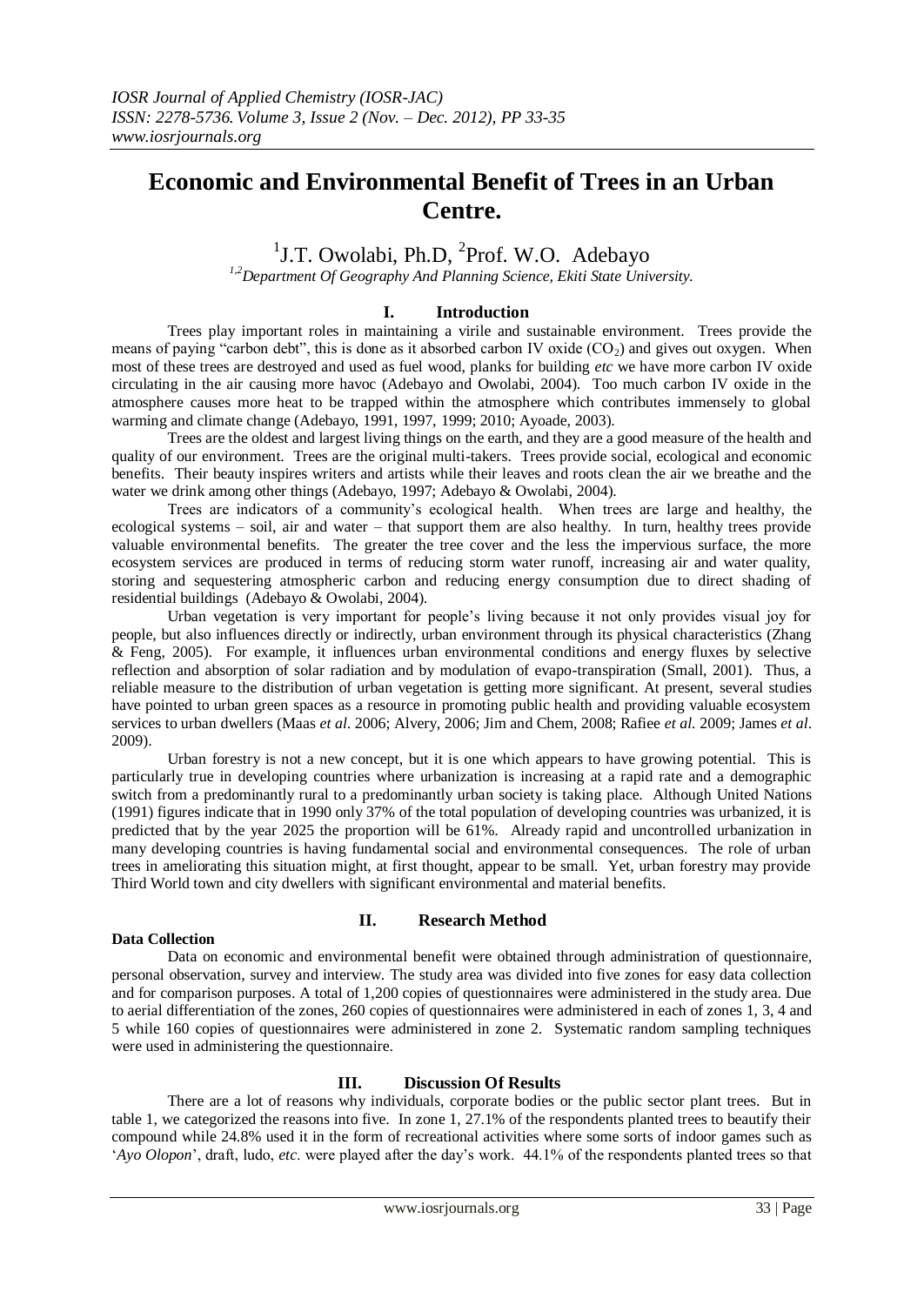the fruits could be consumed as food while those that planted trees as sources of fuel wood and for economic reasons were just 1.6% and 2.4% respectively.

In zone 2, 27.5% of the respondents planted trees for landscaping purposes while 32.5% planted it for recreational activities. Those that planted it in order to eat the fruits were 26.3% while 3.8% and 10.0% planted trees specifically for fuel wood and economic purposes respectively. In the remaining three zones, i.e. zones 3, 4 and 5, the percentage distribution followed almost the same trend as landscaping has the highest percentage followed by recreational activities with food or fruits trailing them and economic activities while those who planted trees as a source of fuel wood had the least percentages. Generally, this shows that people have now understood the beautification power of trees and its recreational capabilities.

| <b>REASONS</b>                               | <b>NO OF RESPONSE</b> |              |    |                   |     |                   |     |                   |          |             |                   |              |  |
|----------------------------------------------|-----------------------|--------------|----|-------------------|-----|-------------------|-----|-------------------|----------|-------------|-------------------|--------------|--|
|                                              | ZONE <sub>1</sub>     |              |    | ZONE <sub>2</sub> |     | ZONE <sub>3</sub> |     | ZONE <sub>4</sub> |          | ZONE 5      | <b>CUMULATIVE</b> |              |  |
|                                              | NO                    | $a_{\alpha}$ | NO | 9%                | NO  | 96.               | NO  | 26                | NO       | 秀春          | <b>TOTAL</b>      | $n_{\alpha}$ |  |
| Landscaping                                  | 69                    | 27.1         | 22 | 27.5              | 85  | 34.7              | 43  | 31.4              | 78       | 31.7        | 297               | 31.9         |  |
| Recreational<br>Ludo<br>and<br>Avo.<br>Draft | 63                    | 24.8         | 26 | 32.5              | 68  | 27.8<br>---       | ÷   | 24.8              | 70<br>-- | 28.5<br>awa | 231               | 24.8<br>1220 |  |
| Food (Fruits)                                | 112                   | 44.1         | 21 | 26.3              | 75  | 30.6              | 34  | 24.8              | 67       | 27.2        | 309               | 33.2         |  |
| Fuel wood                                    |                       | 1.6          | 03 | 3.8               |     | $4.6 -$           | 11  | 8.0               | 15       | 6.1         | 37                | 4,0          |  |
| Economic<br>Purposes                         | ō                     | 2.4          | 08 | 10.0              | 12  | 4.9               | 15  | 1.9<br>11 IN 6    | 16       | 6.5         | 57                | 6.1<br>---   |  |
| Total                                        | 254                   | 100          | 80 | 100               | 245 | 100               | 437 | 100               | 246      | 100         | 931               | 100          |  |

**Table 1: Reasons for Tree Planting**

*Source: Field Survey, 2012*

There are a lot of advantages that could be derived from the planting of trees in a compound. For easy explanation and discussion, it was grouped under four sub-headings as shown in table 2. In Zone 1, 43.5% of the respondents said they used the trees as a source of relaxation centre for the family, while in zone 2, it was 45.7% of the respondents. Zone 3 had 39.6% which was the highest in the zone and zone 4 and 5 had 31.2% and 44.7% of the responses obtained. Some respondents used the trees as a means of moderating the temperature in their compounds. 46.5% and 29.6% in zones 1 and 2 respectively believed that the trees were to give sucour for the high temperature that was being experienced. Zone 3, 4 and 5 had 26.1%, 29.4% and 32.6% respectively also supported the view. 5% of the respondents in zone 1 used the trees in their compound to boost the economy of the family by selling the fruit while 9.9% and 28.6% in Zones 2 and 3 were of the same opinion. 13.4% in Zone 4 and 21.9% in Zone 5 shared the same view. Very few respondents had the opinion of cutting down the branches of the trees for fuel wood. The percentages range between 0.8% in zone 5 and 6.2% in zone 2. Some of the respondents believed that trees could be planted for all of the aforementioned groups. For instance, 1% in zone 3, and 21% in Zone 4 all said the trees were there for all of the above options. This corroborated the opinion of Afolabi (2006) that human life depends on other species for food, shelter, and breathable air, waste assimilation and other environmental life-support services. All these could be obtained from planting trees in and around our city environments.

|                                                             | <b>NO OF RESPONSE</b> |               |                   |               |                   |      |                   |               |        |                          |                   |      |
|-------------------------------------------------------------|-----------------------|---------------|-------------------|---------------|-------------------|------|-------------------|---------------|--------|--------------------------|-------------------|------|
| <b>ADVANTAGES</b>                                           | ZONE <sub>1</sub>     |               | ZONE <sub>2</sub> |               | ZONE <sub>3</sub> |      | ZONE <sub>4</sub> |               | ZONE 5 |                          | <b>CUMULATIVE</b> | 0/6  |
|                                                             | NO                    | $\frac{0}{6}$ | NO                | $\frac{0}{6}$ | NO                | 0/6  | NO                | $\frac{0}{2}$ | NO     | 0/6                      | <b>TOTAL</b>      |      |
| Relaxation<br>for<br>the<br>centre<br>family                | 88                    | 43.5          | 37                | 45.7          | 97                | 39.6 | 37                | 31.2          | 110    | 44.7                     | 369               | 41.3 |
| Moderation of temp in the<br>compound                       | 94                    | 46.5          | 24                | 29.6          | 64                | 26.1 | 35                | 29.4          | 80     | 32.6                     | 297               | 33.3 |
| Boosting the economy of the<br>family by selling the fruits | 10                    | 5.0           | 08                | 9.9           | 70                | 28.6 | 16                | 13.4          | 54     | 21.9                     | 158               | 17.7 |
| for<br><b>Branches</b><br>down<br>cut<br>fuelwood           | R                     | 4.0           | 05                | 6.2           | 12                | 4.9  | 6                 | 5.0           | 2      | 0.8                      | 33                | 3.7  |
| All of the above                                            |                       | 1.0           |                   | 8.6           | ∼                 | 0.8  | 25                | 21            | ۰      | $\overline{\phantom{a}}$ | 36                | 4.0  |
| Total                                                       | 202                   | 100           | 81                | 100           | 245               | 100  | 119               | 100           | 246    | 100                      | 893               | 100  |

**Table 2: Advantages Of Tree(S) Planted In The Compound**

*Source: Field Survey, 2012*

Table 3 shows the different ways of harvesting and selling of the economic trees in the compounds. In all the zones of the study area, highest percentages of the respondents (zone 1, 92%; zone 2, 82.2%; zone 3, 65.8%; zone 4, 39%; and zone 5, 72.4%) preferred to harvest the fruits and consume them within the family and friends. They said they used it to supplement the sources of food for the family. A sizeable number of the respondents also harvested and sold the fruits in pieces to individuals. The percentage range between 1.8% in zone 1 and 26.1% in zone 3. Very few respondents harvested their fruits and sold in bulk to individual, as low as 0.9% in zone 1. Zone 4 had an exception with approximately 34% of the respondents. Some of the respondents said it also served as a source of raw materials to industries as zones 1 to 5 had 5.3%, 1.3%, 1.9%, 4.9% and 3.3% respectively of their respondents harvesting their fruits and sold in bulk to industries and companies. In general, it could be observed that tree planting could be used to boost food production and also as a source of raw